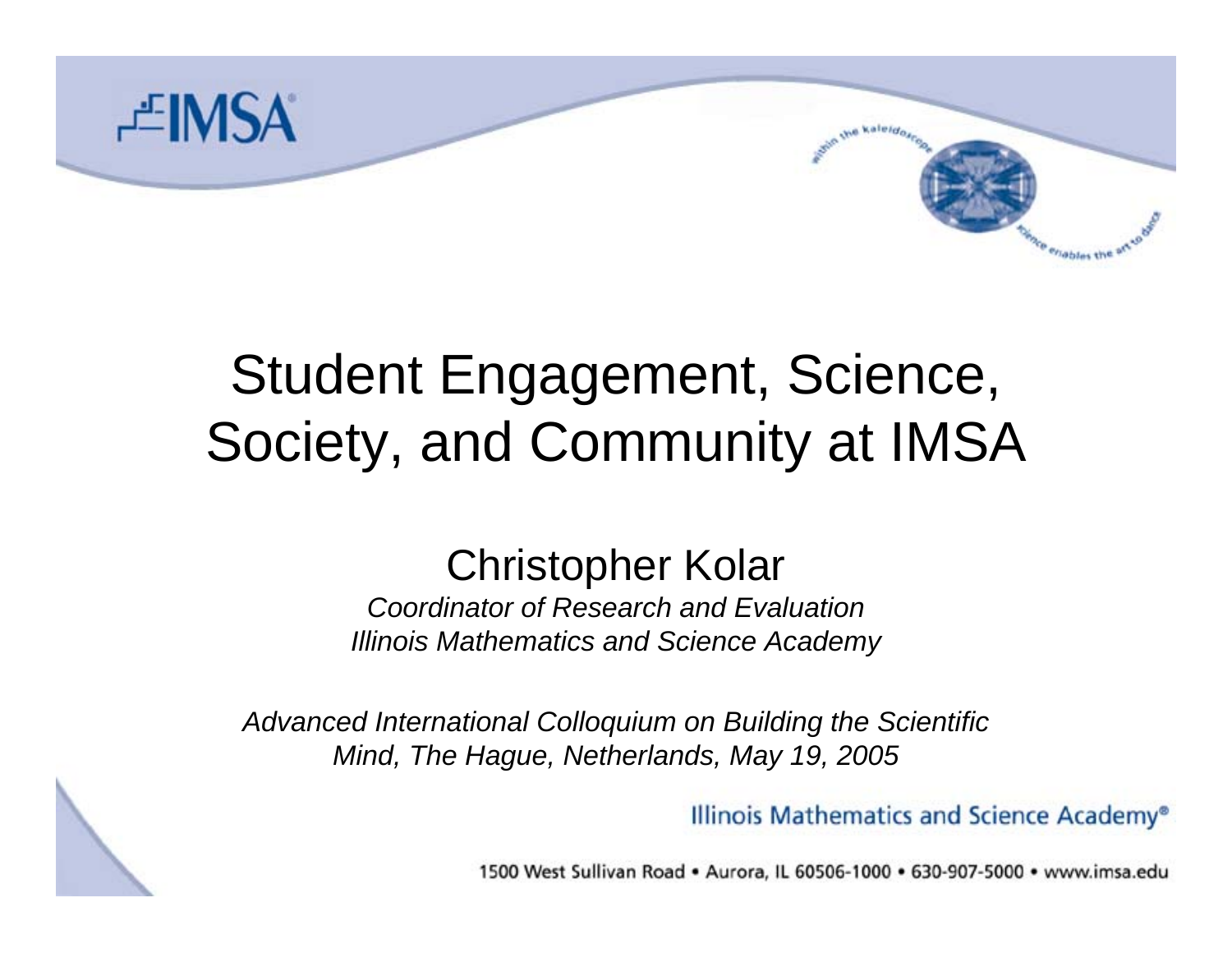

#### The Smallest School



**Illinois Mathematics and Science Academy®** 

**Jue Kaleido** 

enables the anso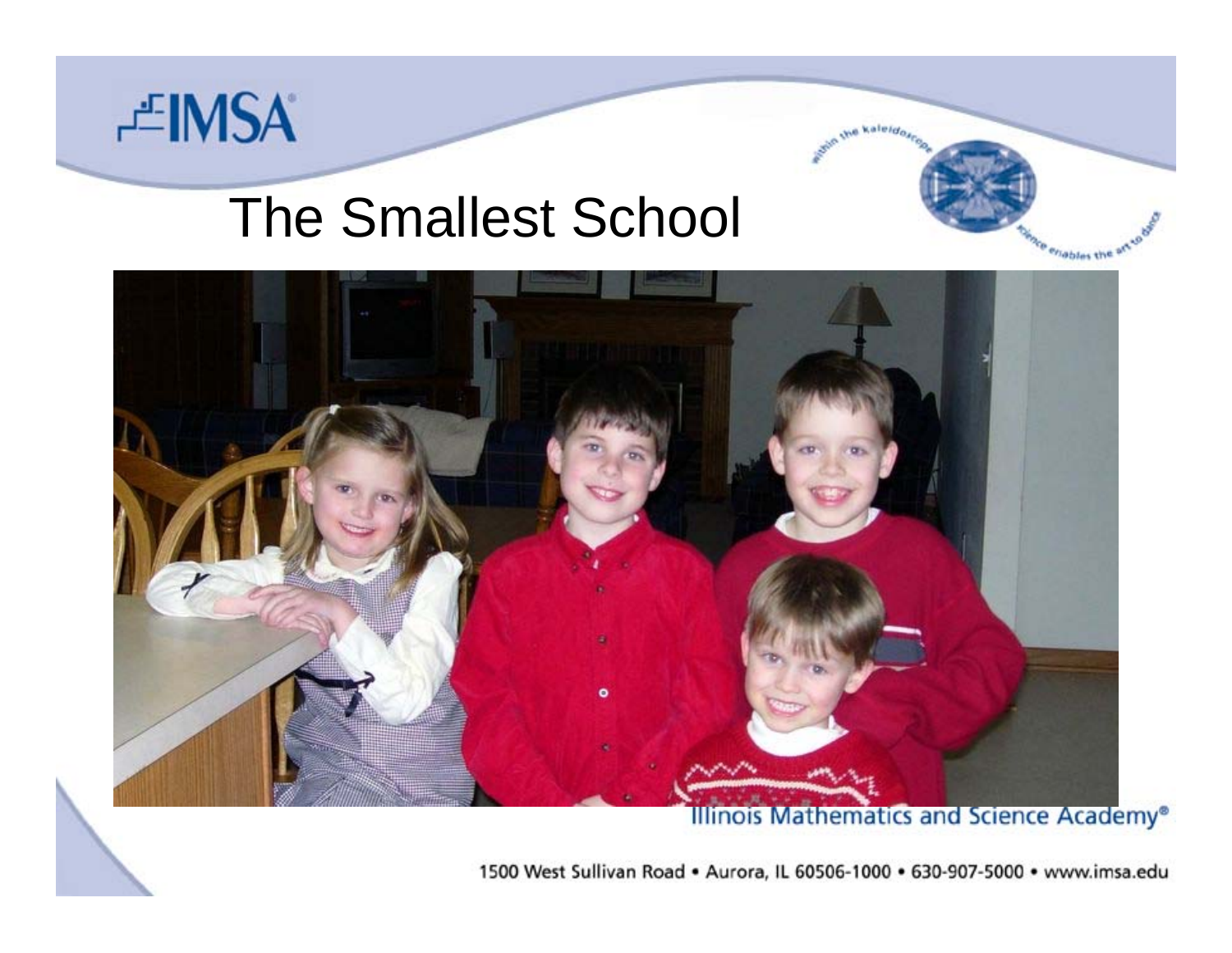

#### Illinois Mathematics and Science Academy®

ce enables the a<sup>n</sup>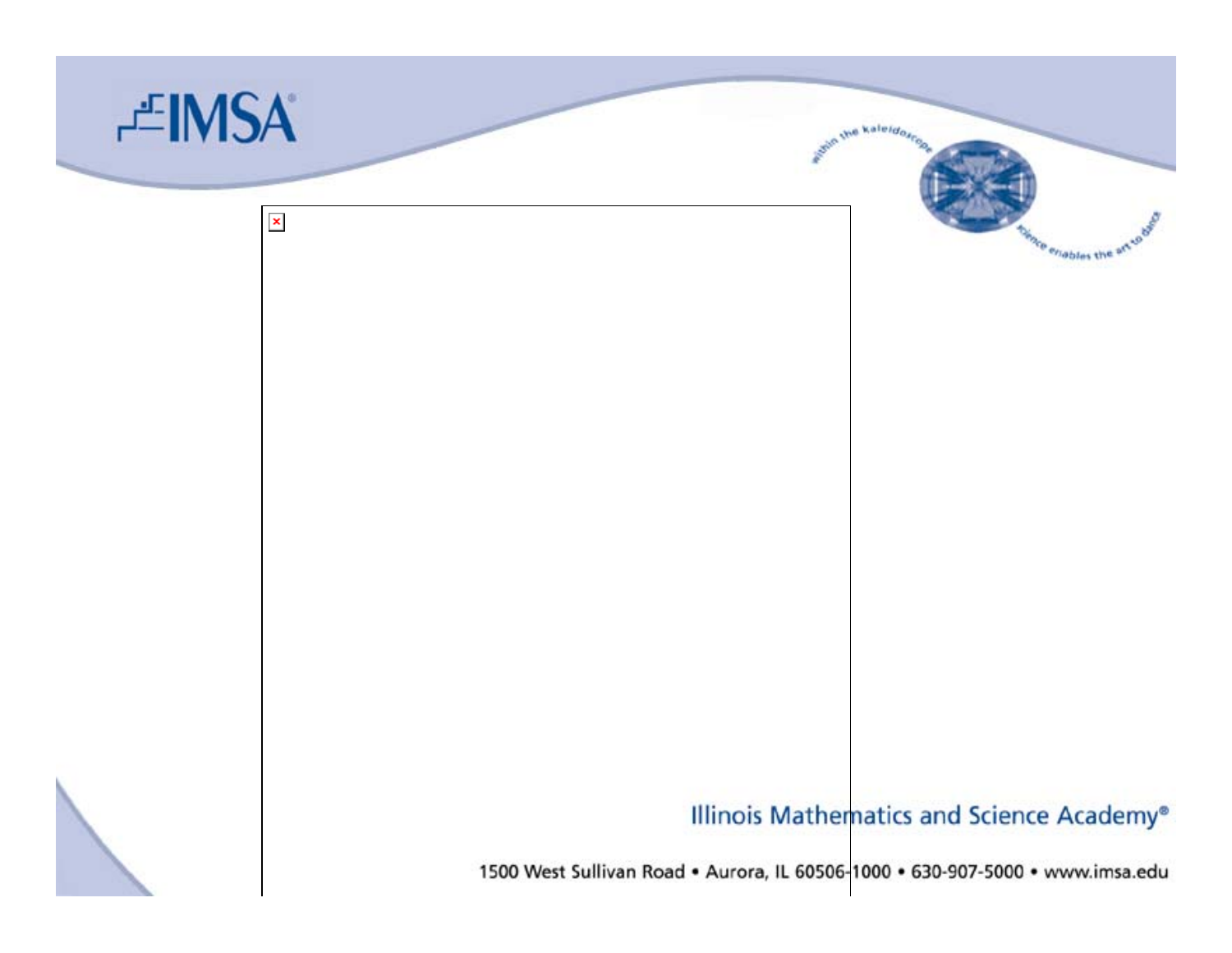# 芒IMSA

# Inquiry and Mentorship

Inquiry

- • In-depth and actively pursued study of topics reflecting student interests.
	- Planning
	- –– Investigation
	- Analysis
	- –Communication

#### **Mentorship**

• Actively pursued research under the direction of mentor working in industry or academic laboratory.

Viables the

#### Illinois Mathematics and Science Academy®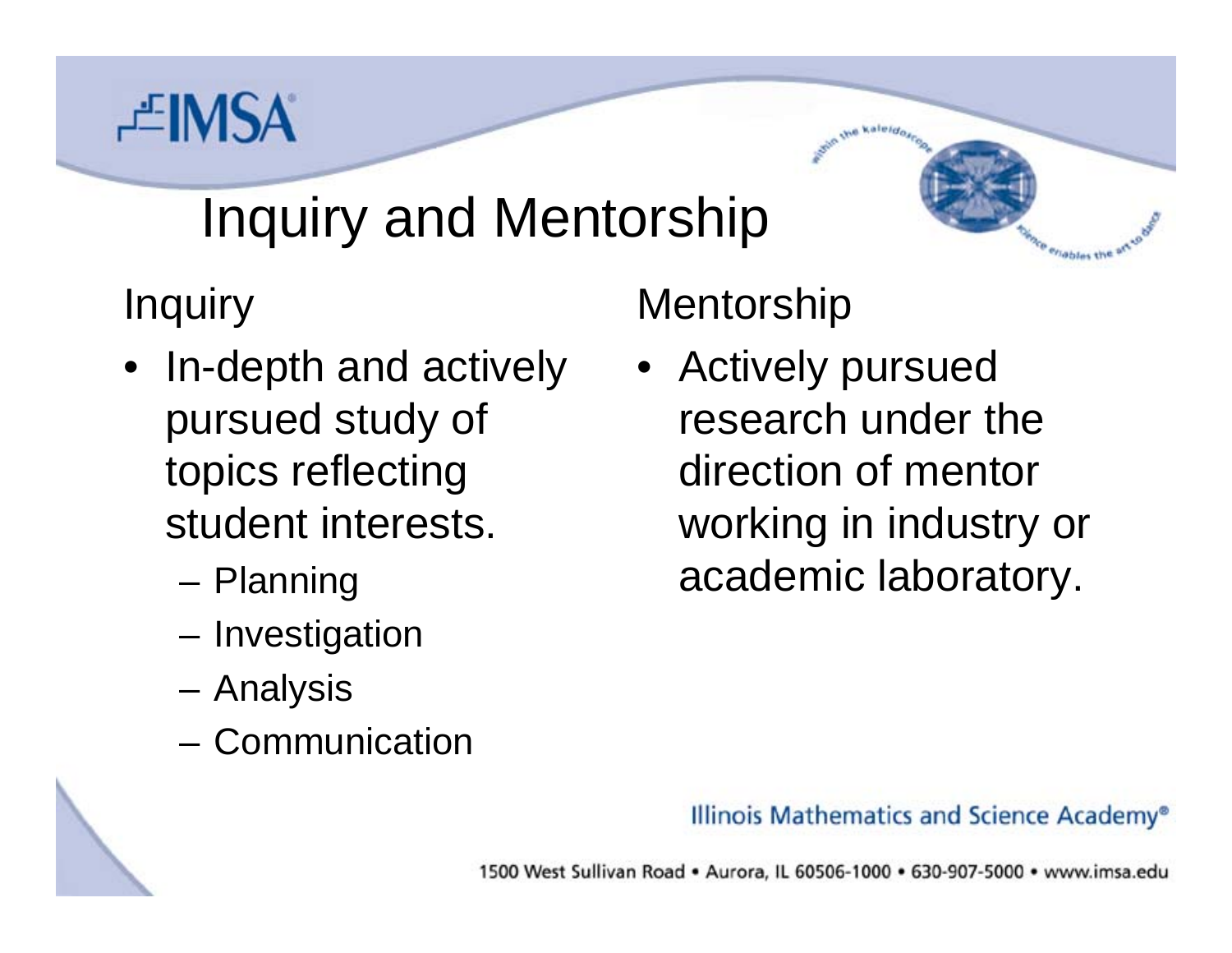

#### Mentorship and Inquiry



1500 West Sullivan Road . Aurora, IL 60506-1000 . 630-907-5000 . www.imsa.edu

we kaleido.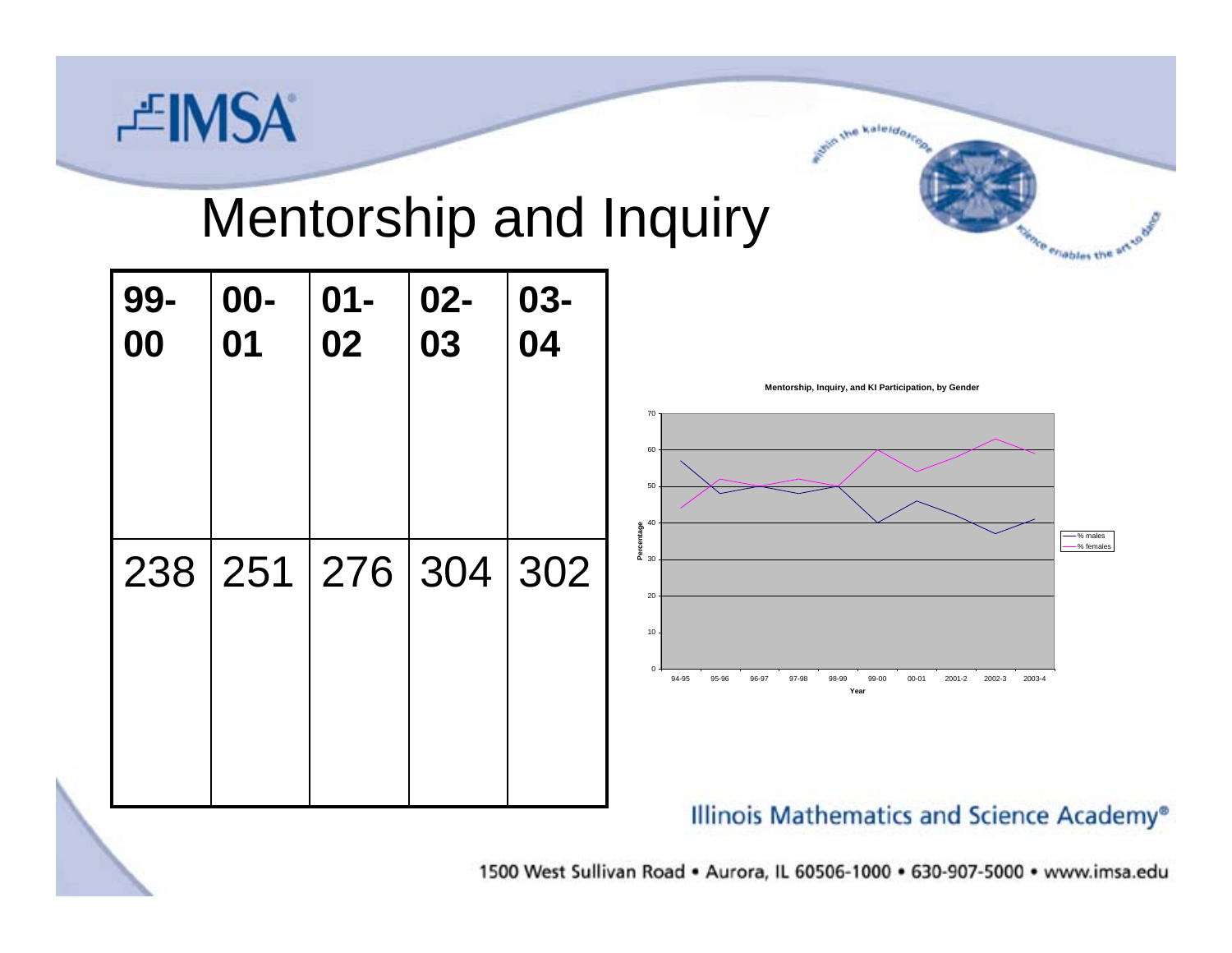

# Core Competency

- Competency-Driven
- Inquiry-Based
- •Problem-Centered
- Integrative

Illinois Mathematics and Science Academy®

a kaleido.

enables the answer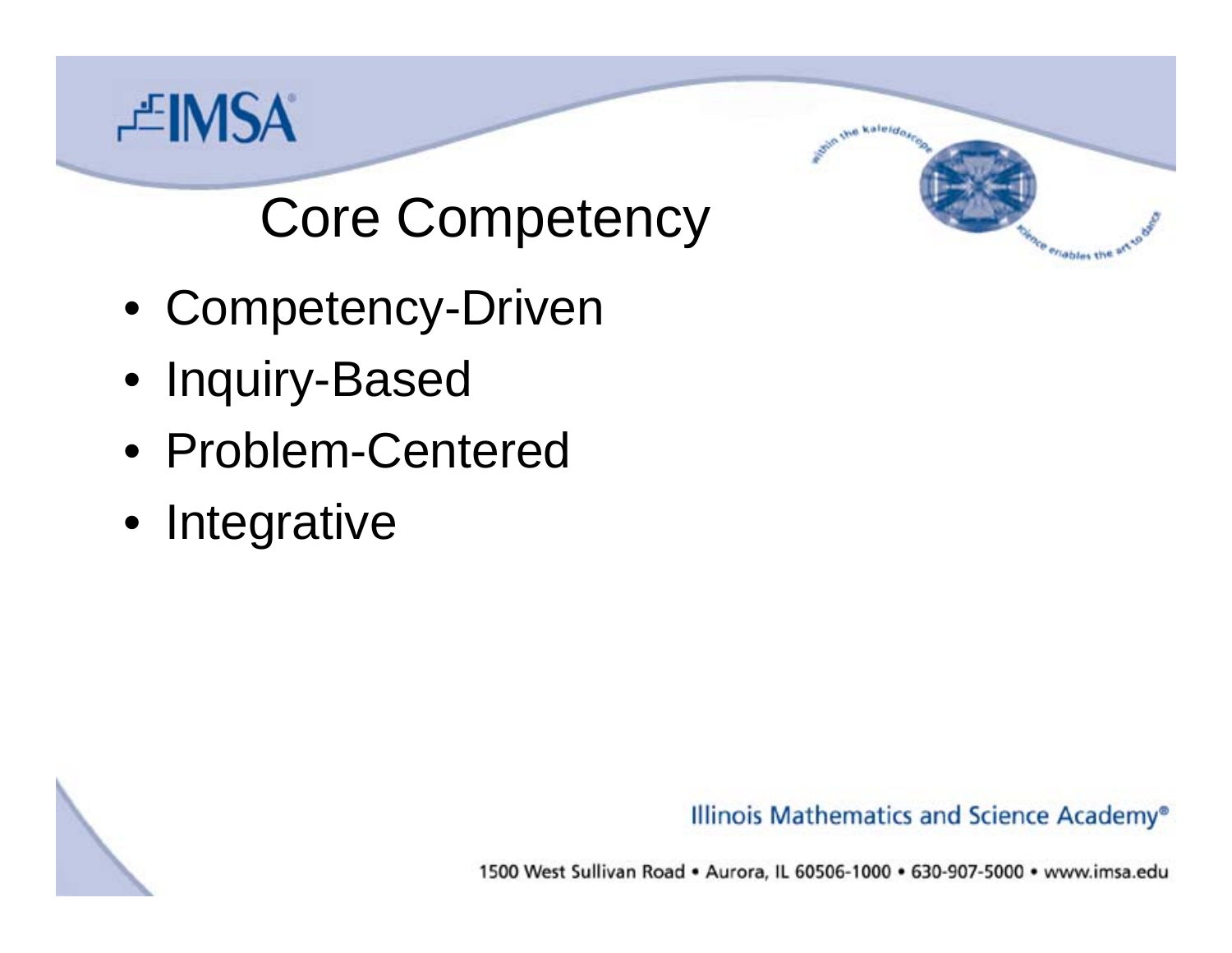

## The Class of 2006

- •The Class of 2006
	- –210 students active in spring of 2005
	- and the state of the state 5.7% African-American, 5.7% Latino, 35.7% Asian, 52.9% White/Mixed
	- –51% Female, 49% Male
	- and the state of the state – 17.6% 8<sup>th</sup> graders, 82.4% 9<sup>th</sup> graders
	- and the state of the state 22.4% admitted through EXCEL for academic reasons

Illinois Mathematics and Science Academy®

Viables the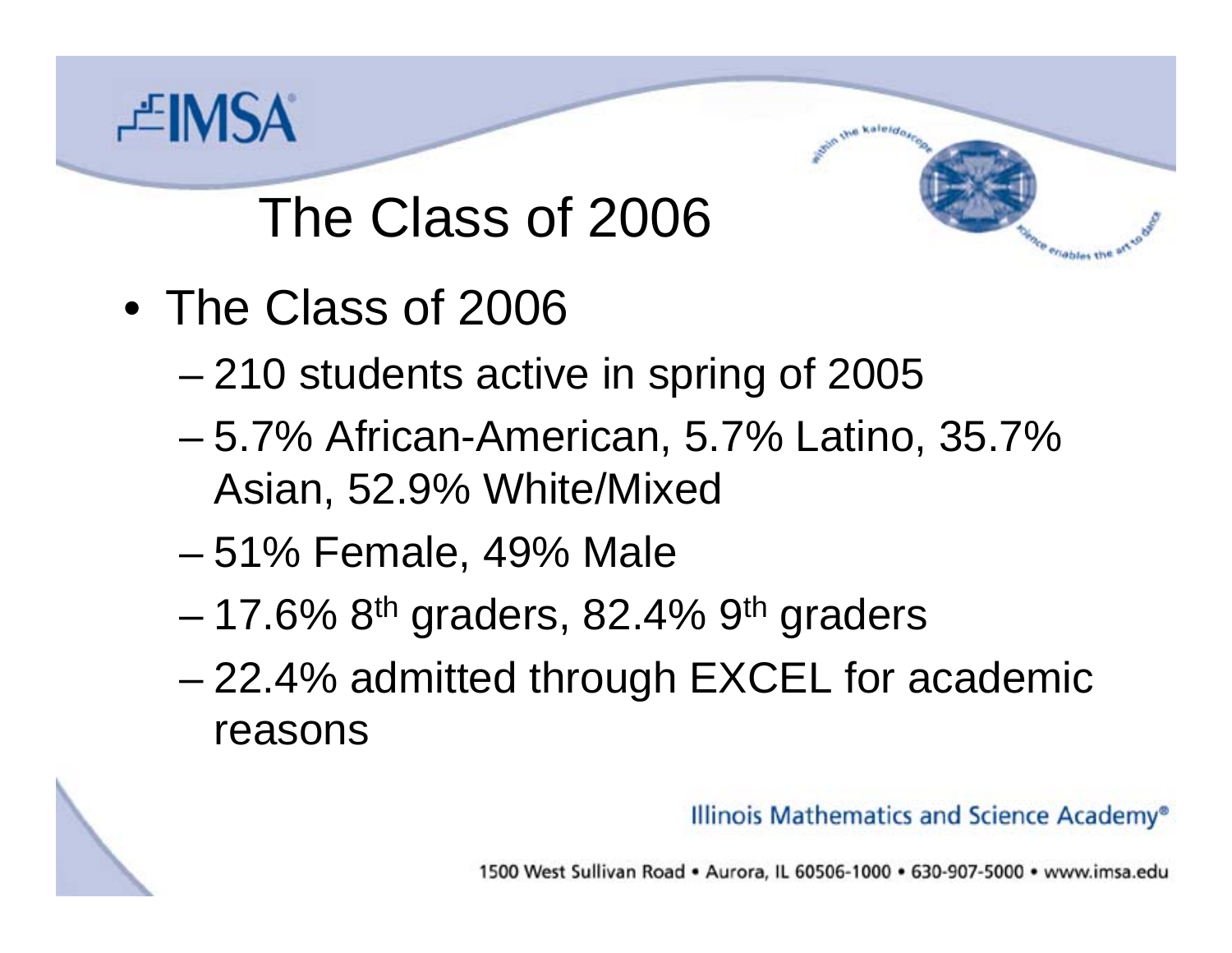

#### Problem

- Needed to look for way of evaluating EXCEL program for students admitted with academic or transitional needs.
- Indicators included:
	- and the state of the state Academic performance
	- –Social networking and engagement
	- –Enrollment in upper-level elective courses

Illinois Mathematics and Science Academy®

Wiebles the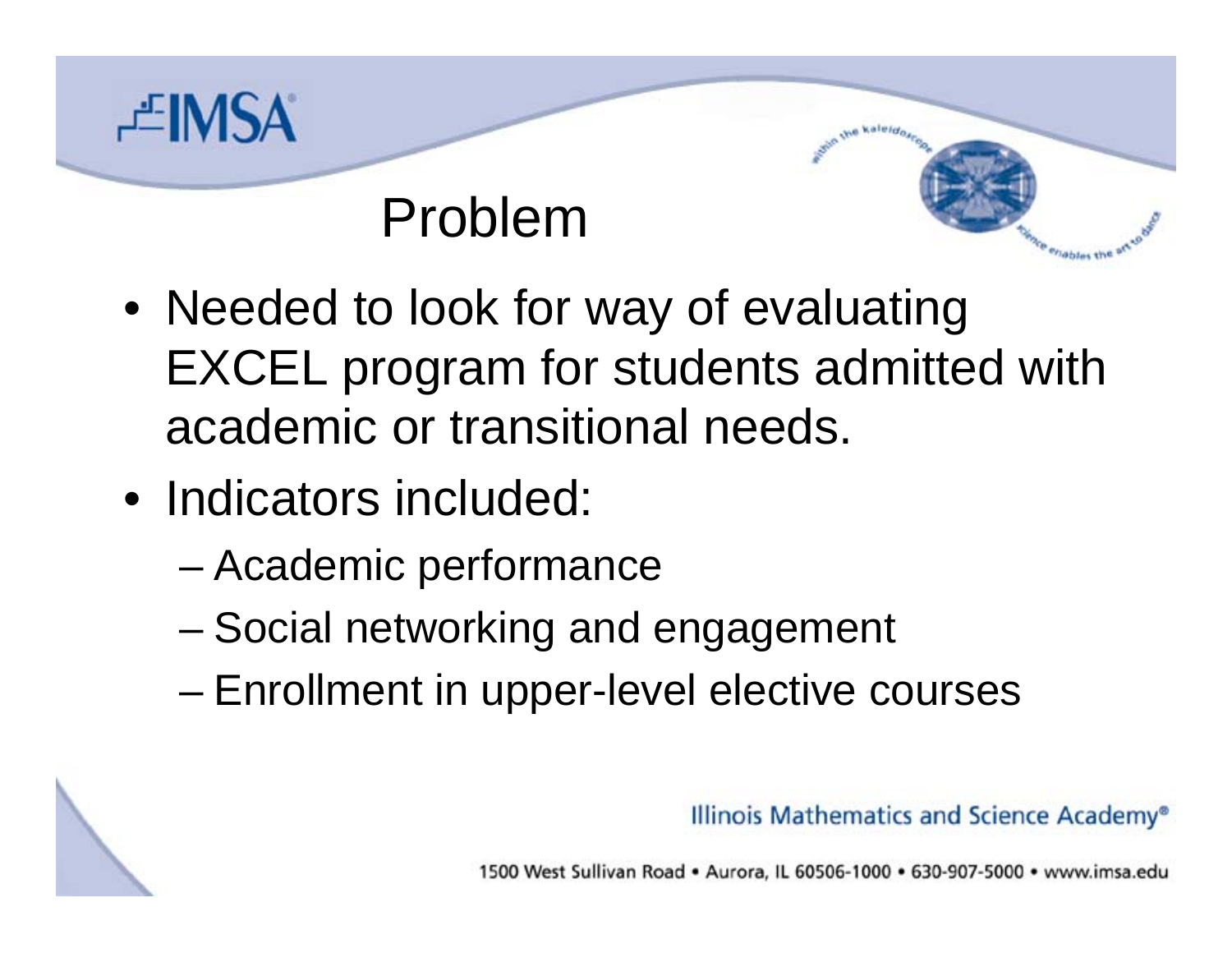

### Measuring Engagement

- We adopted the Motivated Strategies for Learning Questionnaire (Pintrich 1991) and modified it to reflect student engagement in mathematics
- •The MSLQ is a self-administered instrument of 88 questions that measures 15 subscales related to student motivation and learning strategies

Illinois Mathematics and Science Academy®

a kale*ido*.

Viables the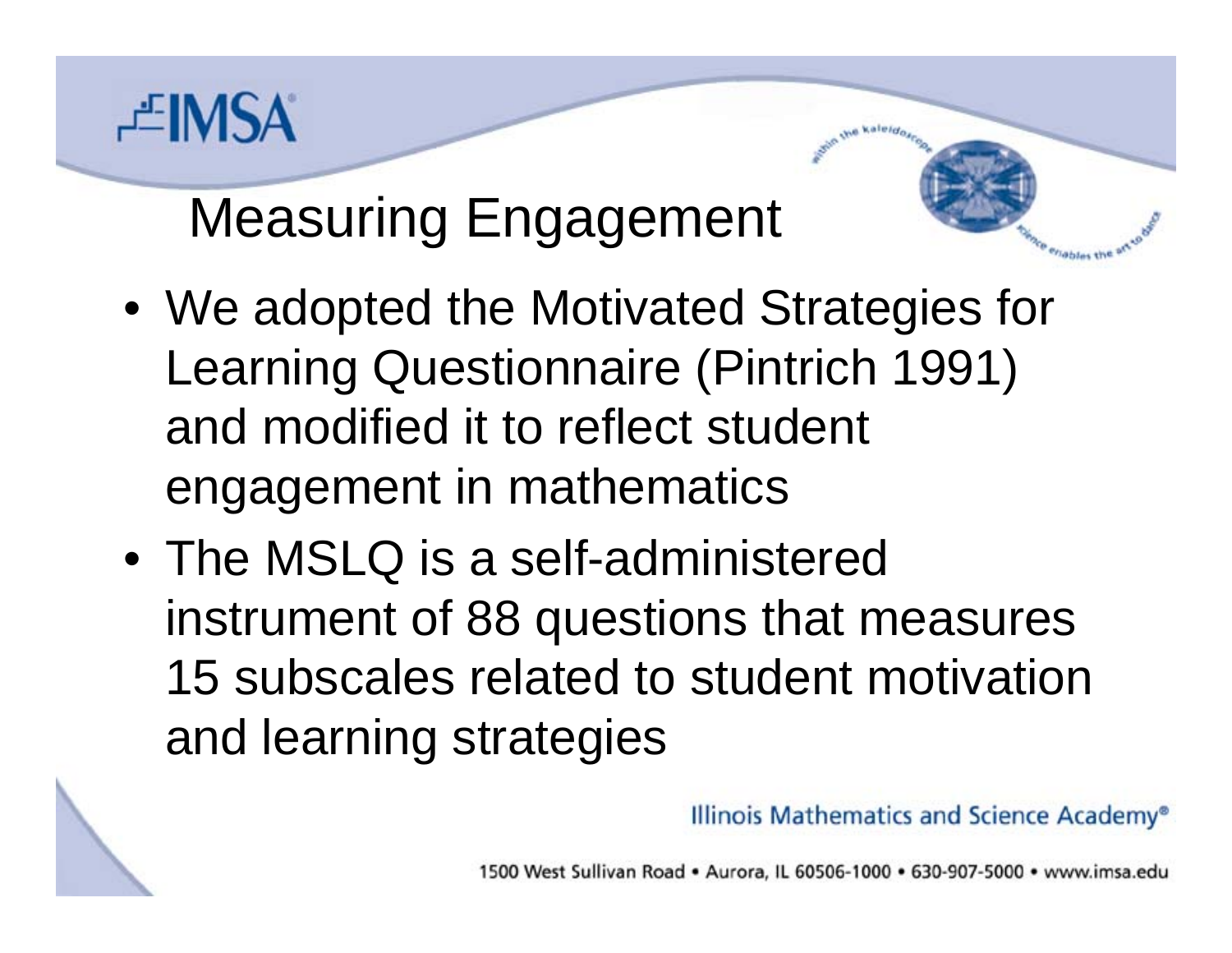# **EIMSA**

## MSLQ Subscales

- •Motivation Subscales
	- Intrinsic goal orientation
	- Extrinsic goal orientation
	- –Task value
	- –Control beliefs
	- Self-efficacy for learning and performance
	- Test anxiety

•Strategy Subscales

kaleido,

Vidbles the

- –Rehearsal
- Elaboration
- Organization
- Critical thinking
- Metacognitive selfregulation
- Time and study environment
- Effort regulation
- Peer learning
- Help seeking

Illinois Mathematics and Science Academy®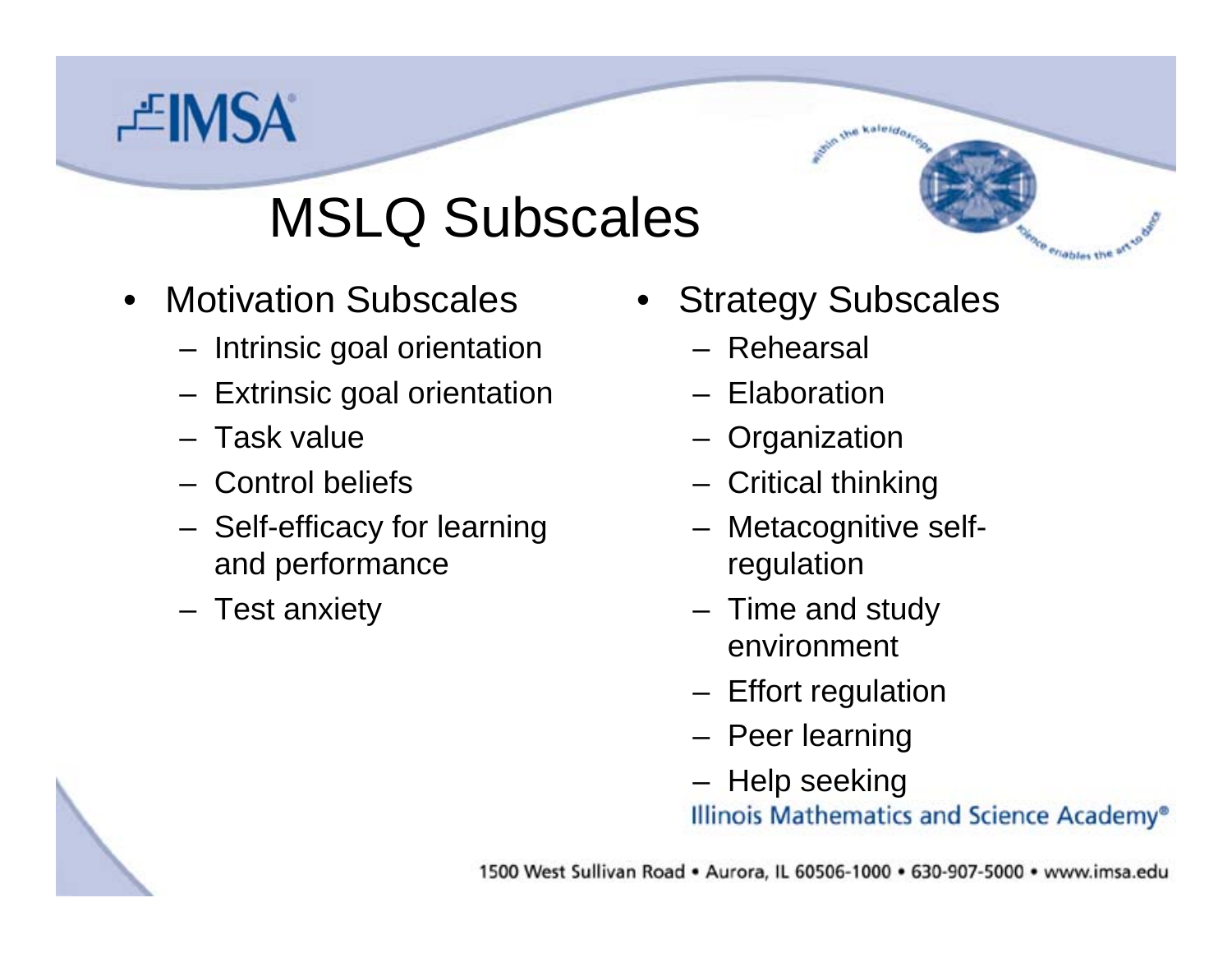# **上IMSA**

#### Data collection and subjects

- •Data Collection
	- –MSLQ administered 5 times
	- and the state of the state Current data range covers first 14 months at the academy and a summer administration before they arrived on campus

Illinois Mathematics and Science Academy®

Viables the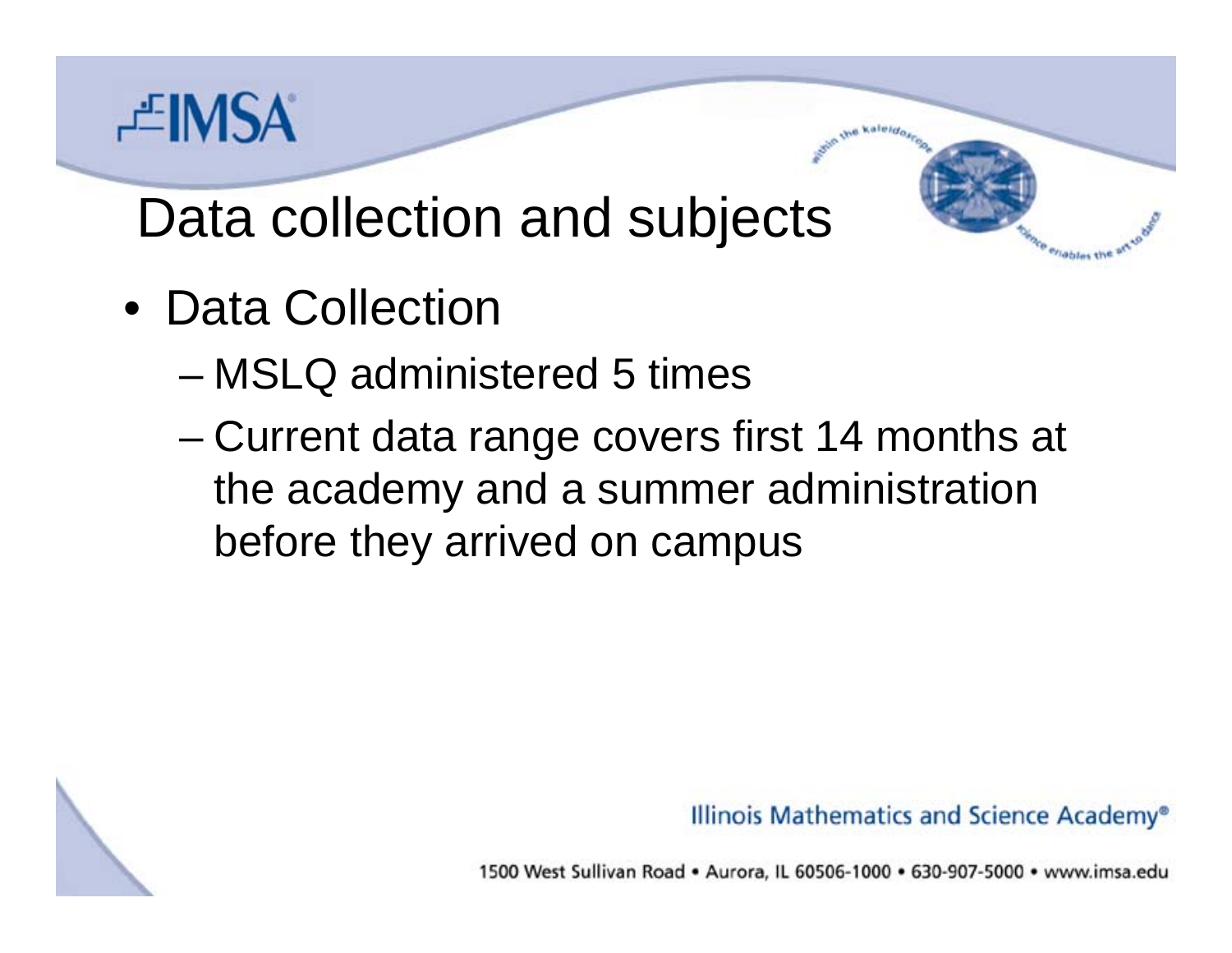

#### Method: HLM

- Hierarchical linear modeling is a form of multiple regression that decomposes variance and allows for complex, nested models. (multiple measurements nested within students)
- Directly estimates individual "growth curves"

Illinois Mathematics and Science Academy®

a kale*ido*.

Viables the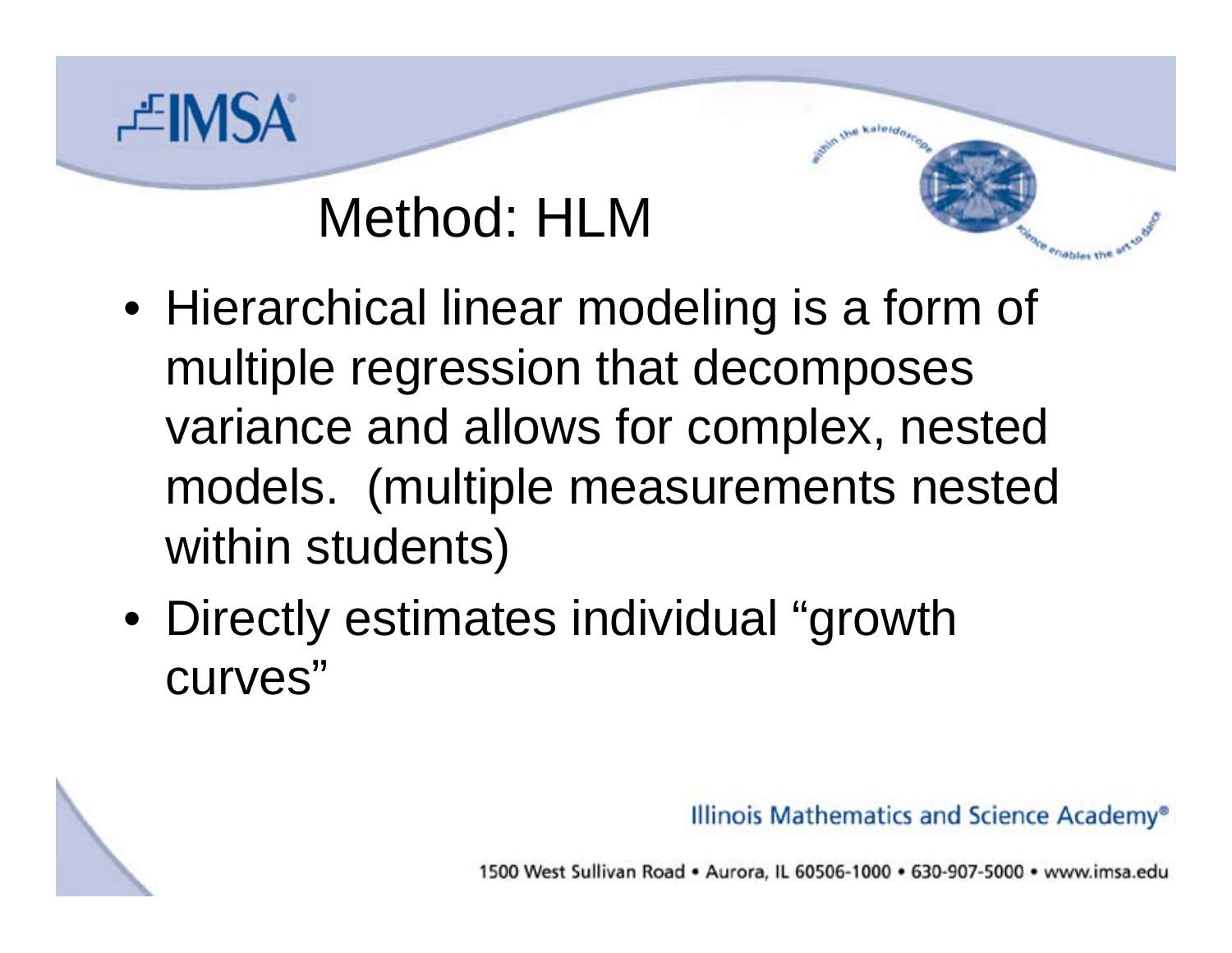# **EIMSA**

#### The Statistics Page



Cubic growth model investigating student-level variables (EXCEL status, racioethnicity, gender, and age) and their potential effects on intercept, slope, and acceleration of help seeking behavior.

#### Illinois Mathematics and Science Academy®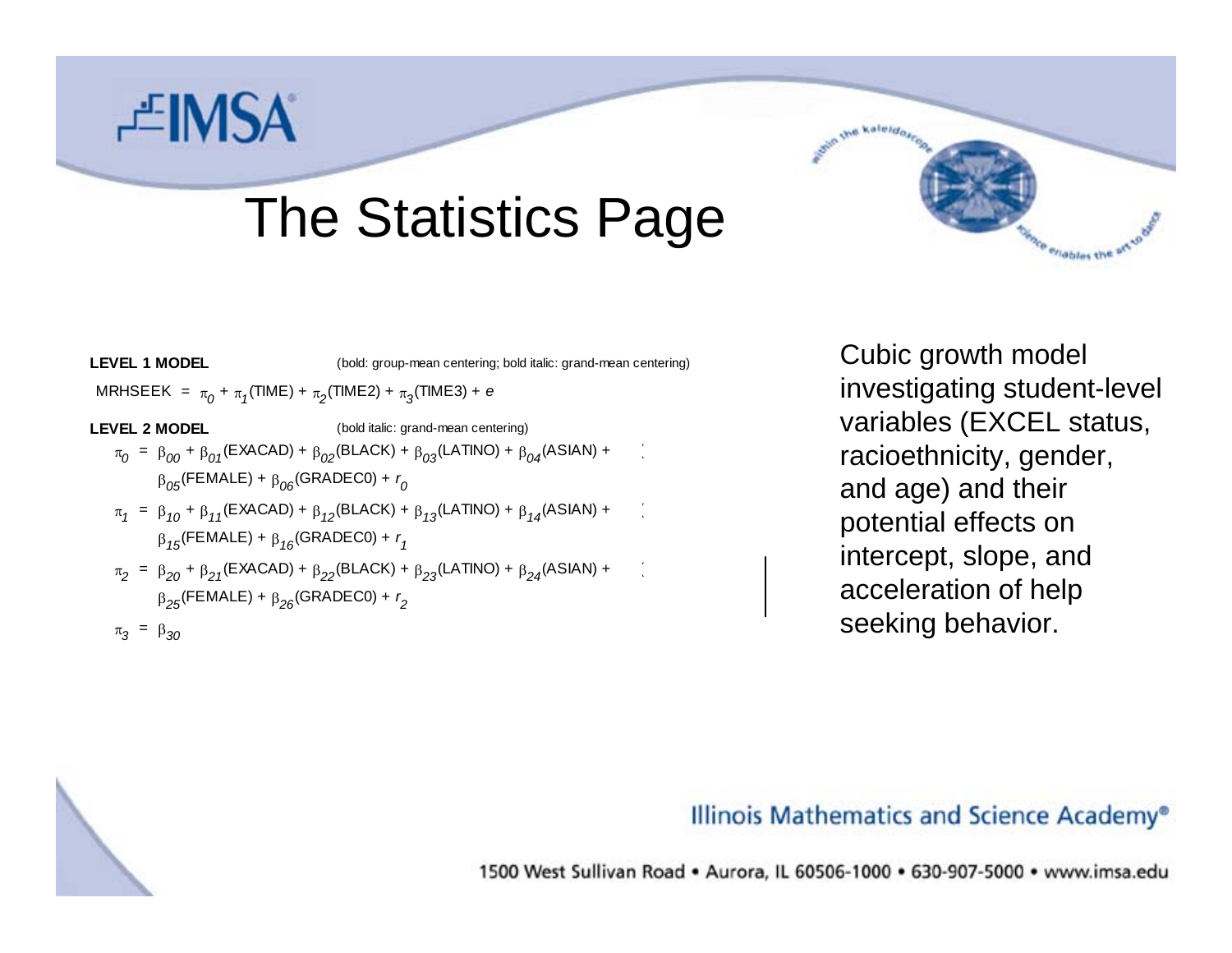

#### Intrinsic Goal Orientation



Illinois Mathematics and Science Academy®

we kaleldo.

enables the art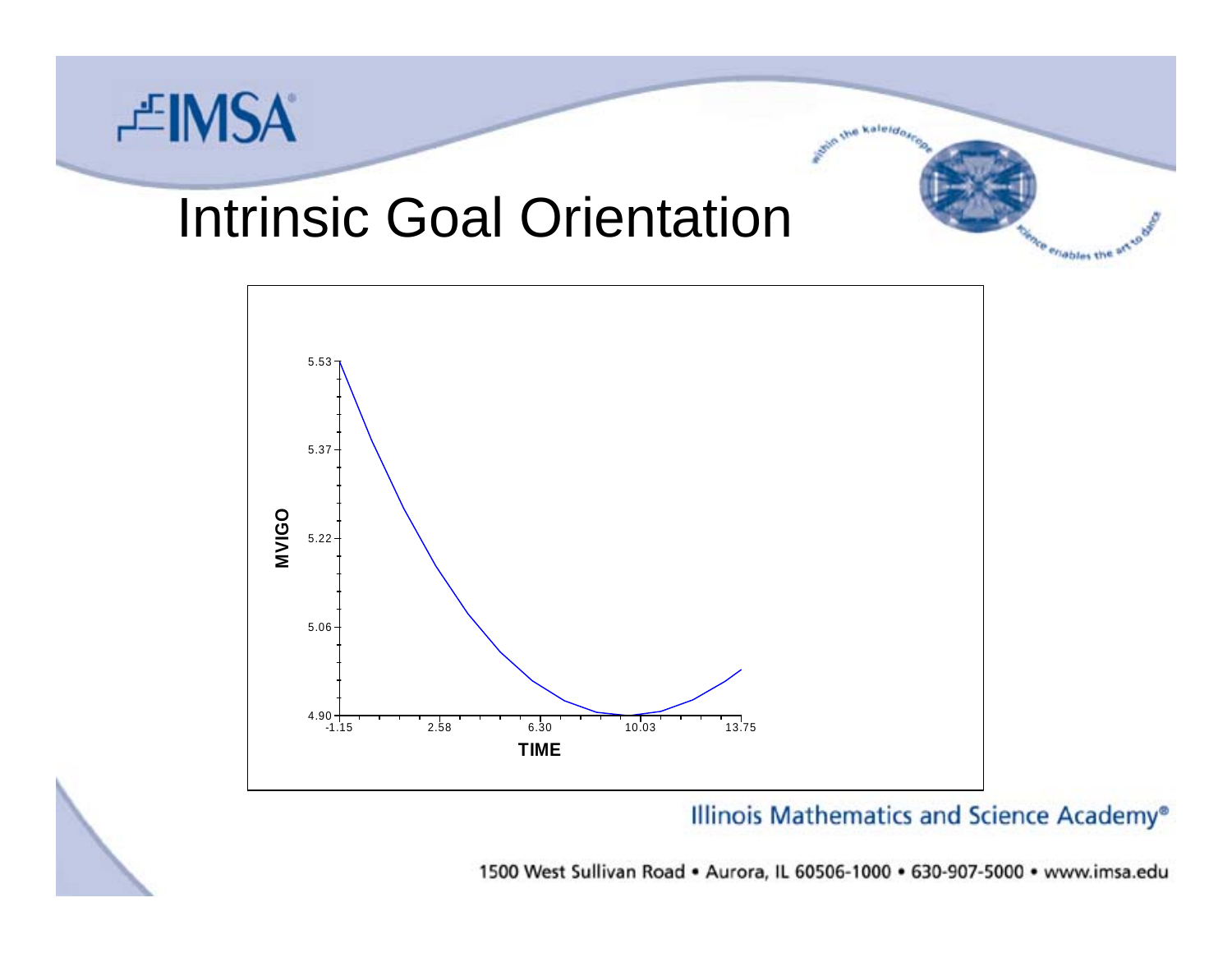# Intrinsic Goal Orientation: African-American Students

芒IMSA



Illinois Mathematics and Science Academy®

kaleido.

enables the art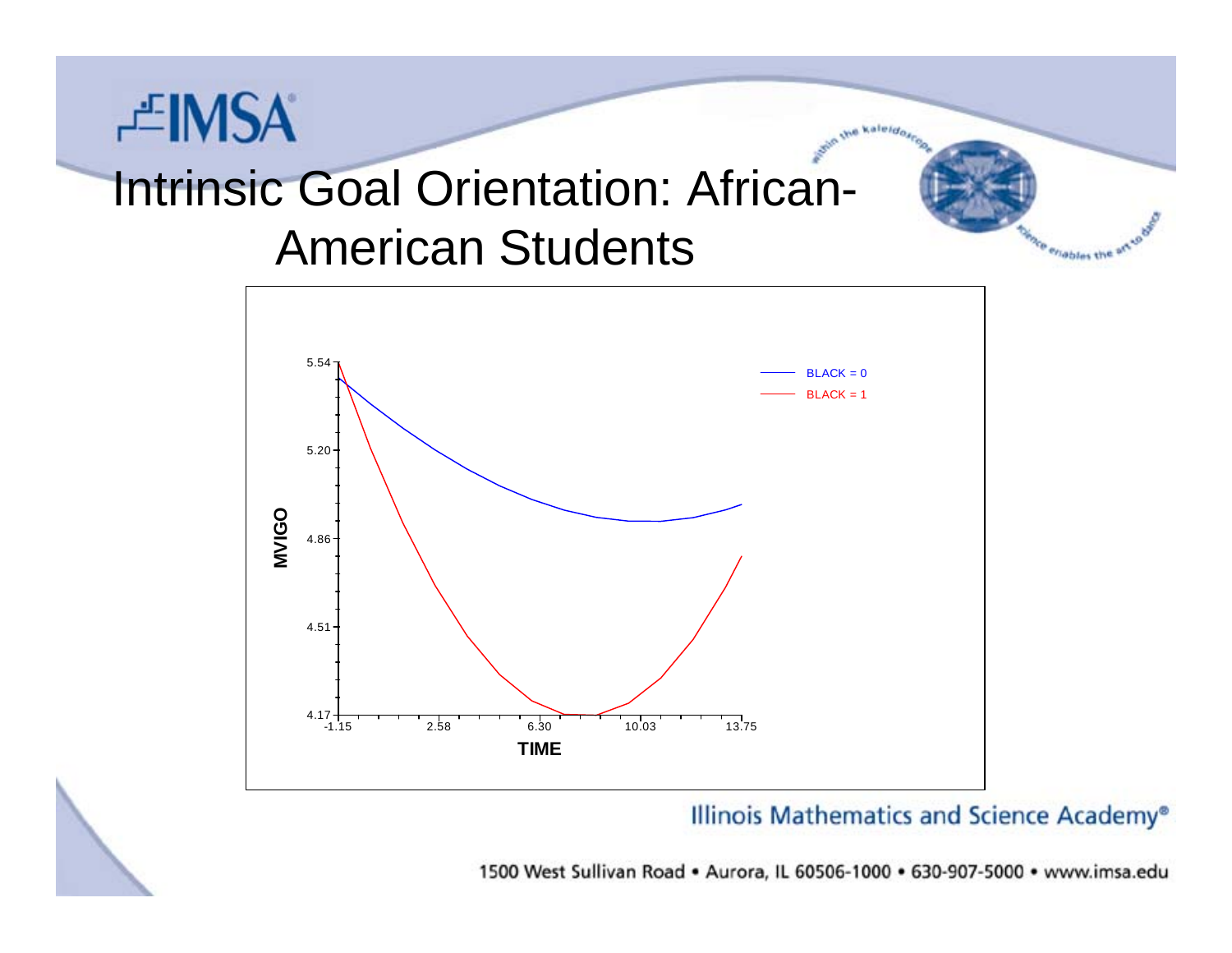## 上MSA Test Anxiety: African-American **Students**



Illinois Mathematics and Science Academy®

kaleido.

ce enables the art to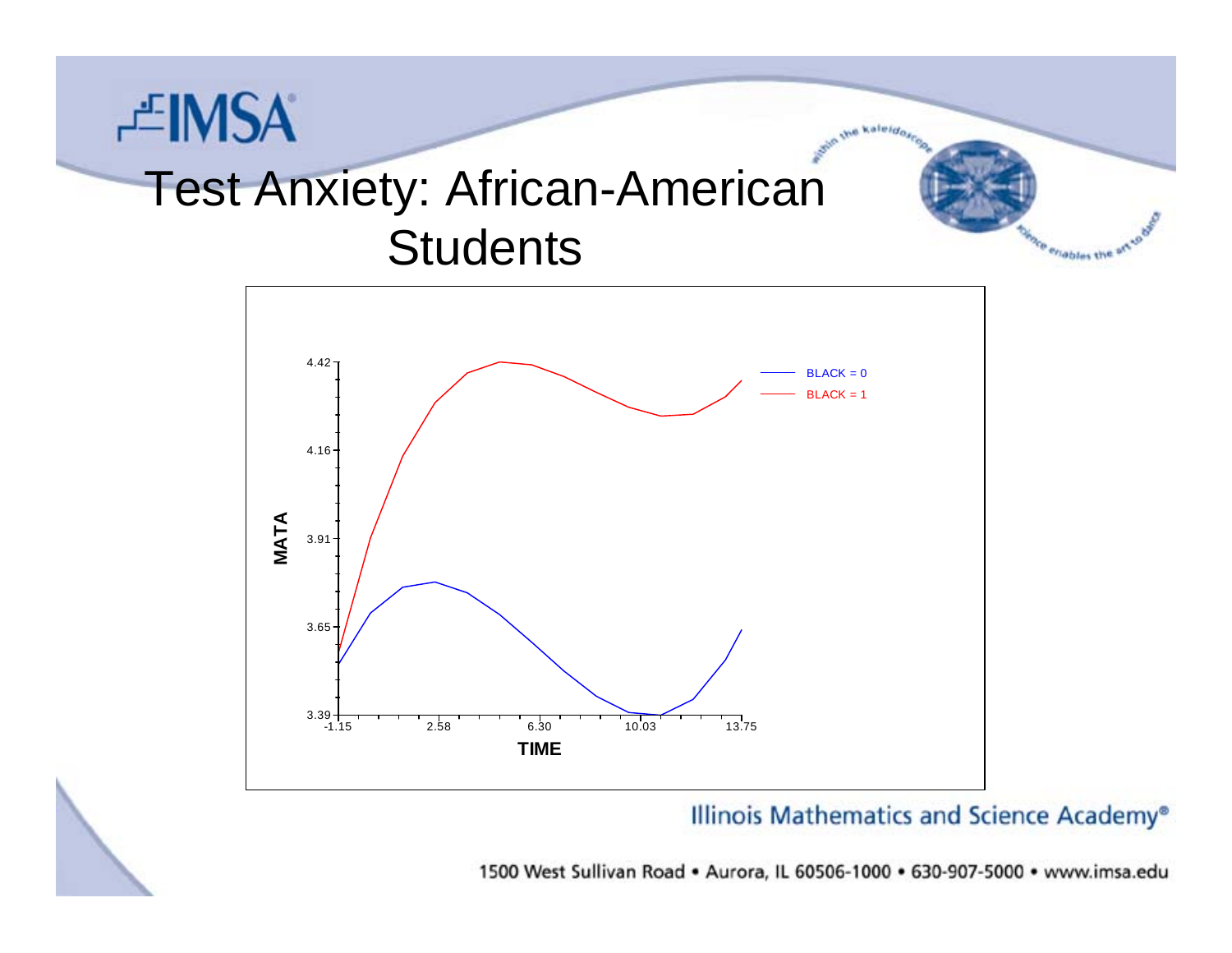

#### Control Beliefs: Asian Students



Illinois Mathematics and Science Academy®

kaleido,

<sup>e</sup>riables the a<sup>ct</sup>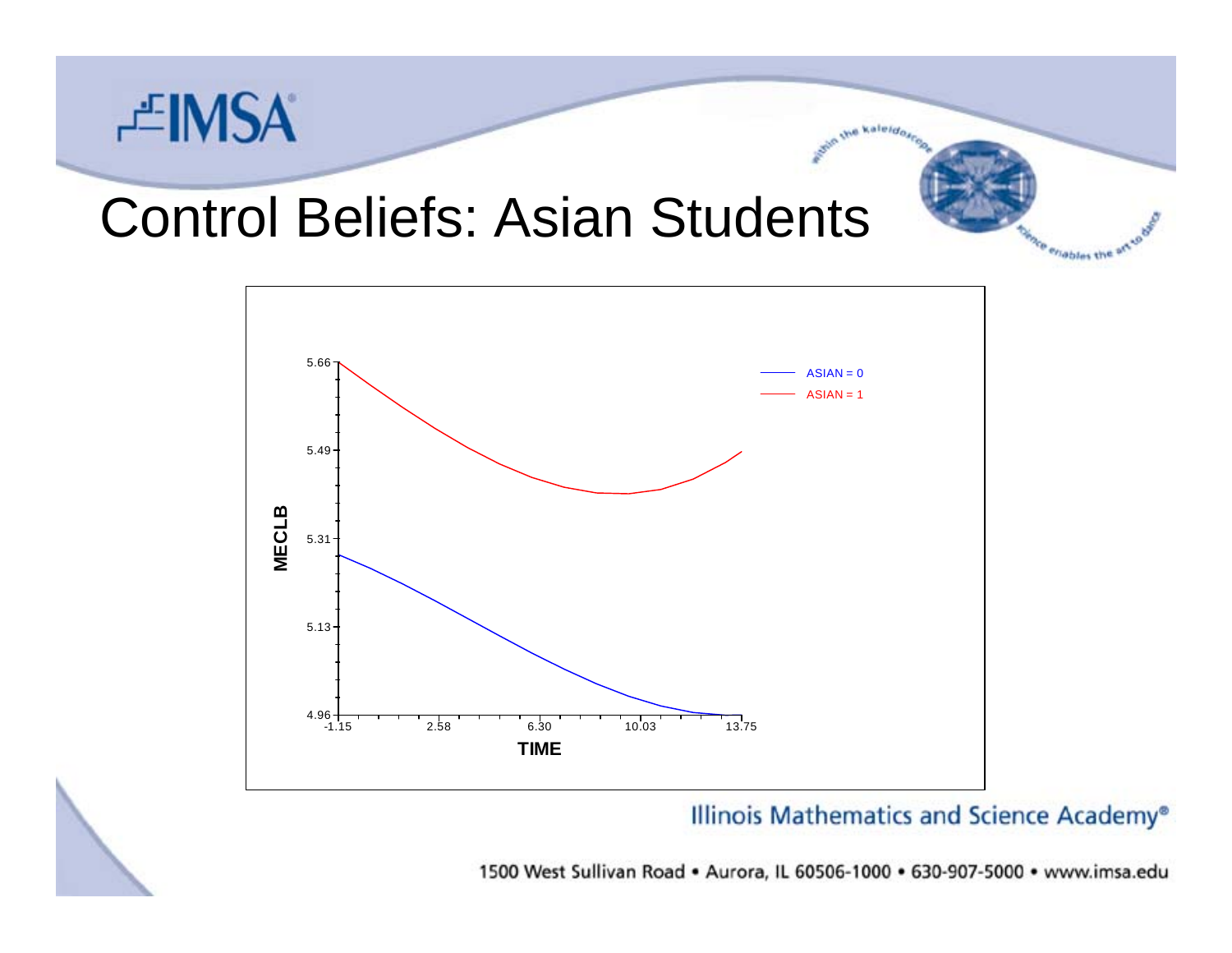## 上IMSA Extrinsic Goal Orientation: Asian **Students**



Illinois Mathematics and Science Academy®

kaleido.

enables the af-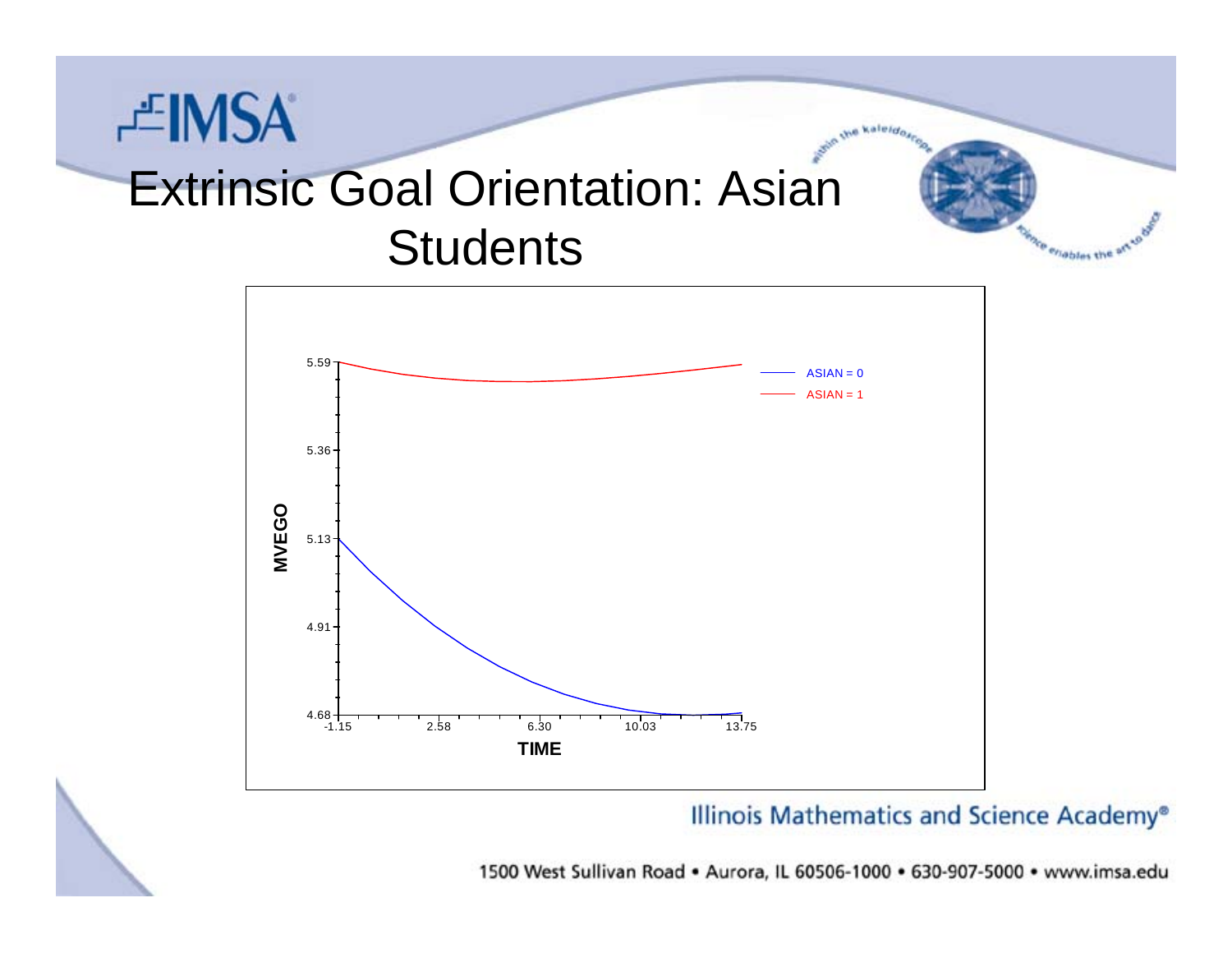

#### Help Seeking Behavior: Unconditional



Illinois Mathematics and Science Academy®

kaleido

<sup>e</sup>riables the a<sup>n</sup>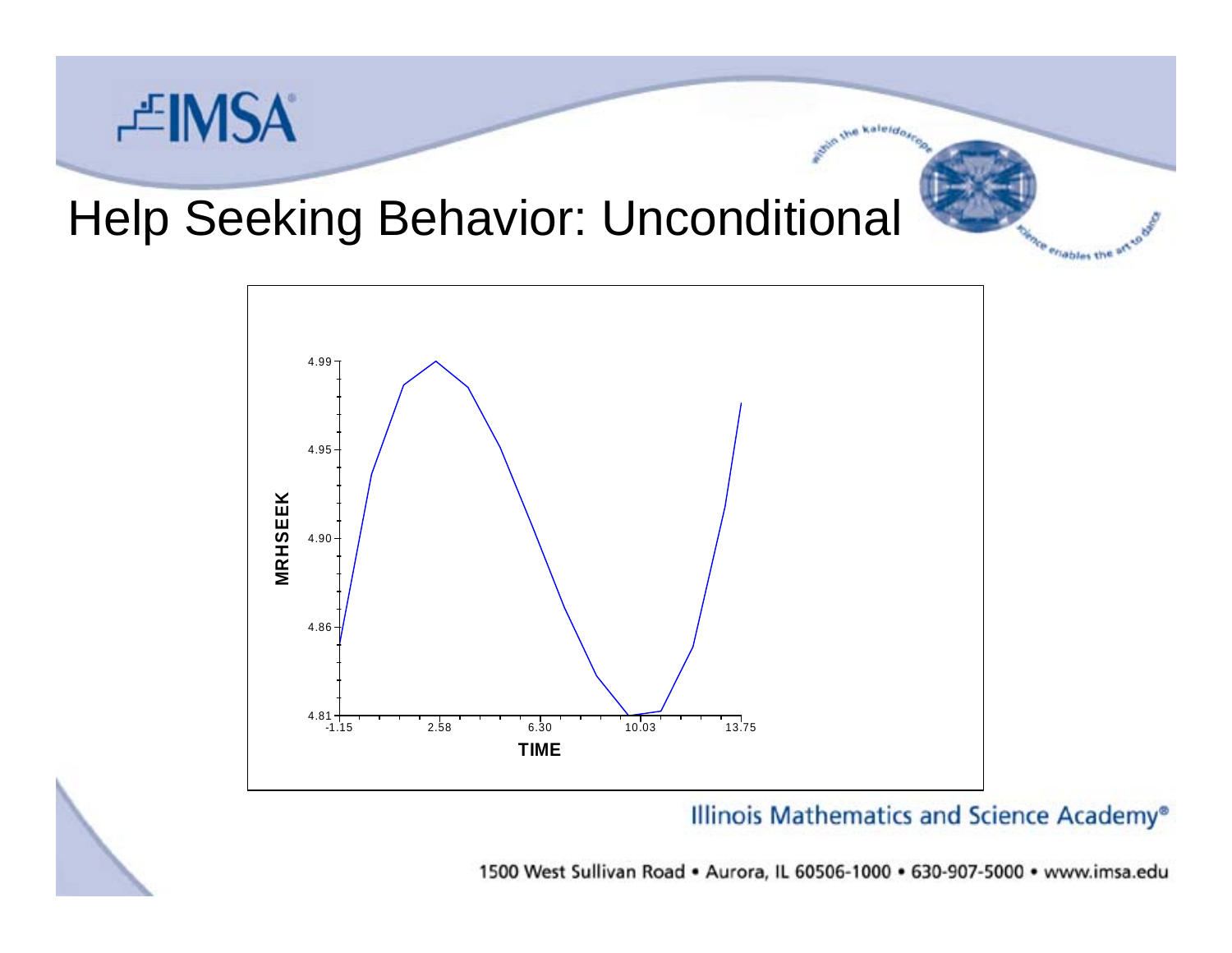## 上MSA Help Seeking: Male/Female Differences



Illinois Mathematics and Science Academy®

we kaleldo.

enables the anso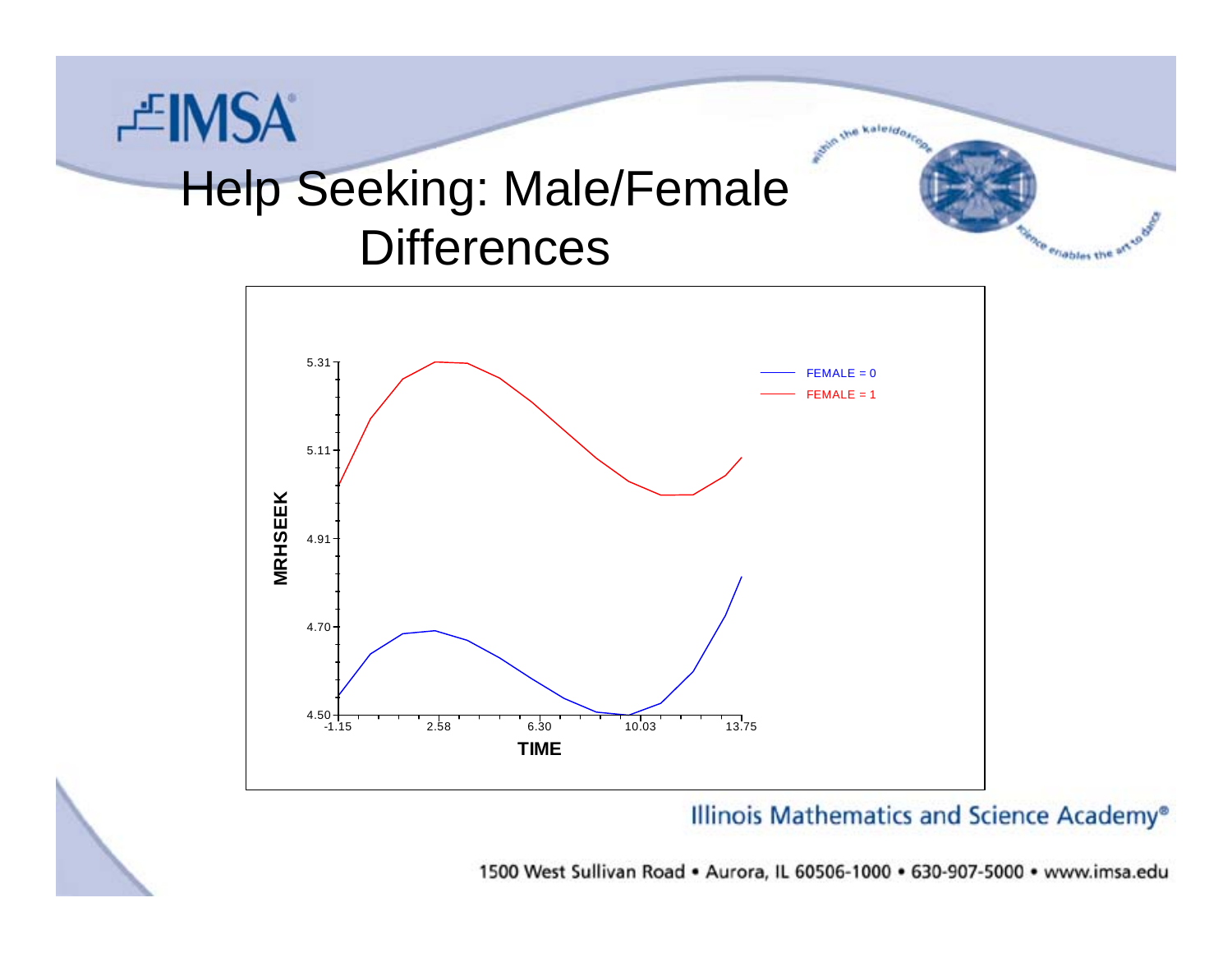

## Help Seeking: EXCEL Students



Illinois Mathematics and Science Academy®

kaleido.

enables the af-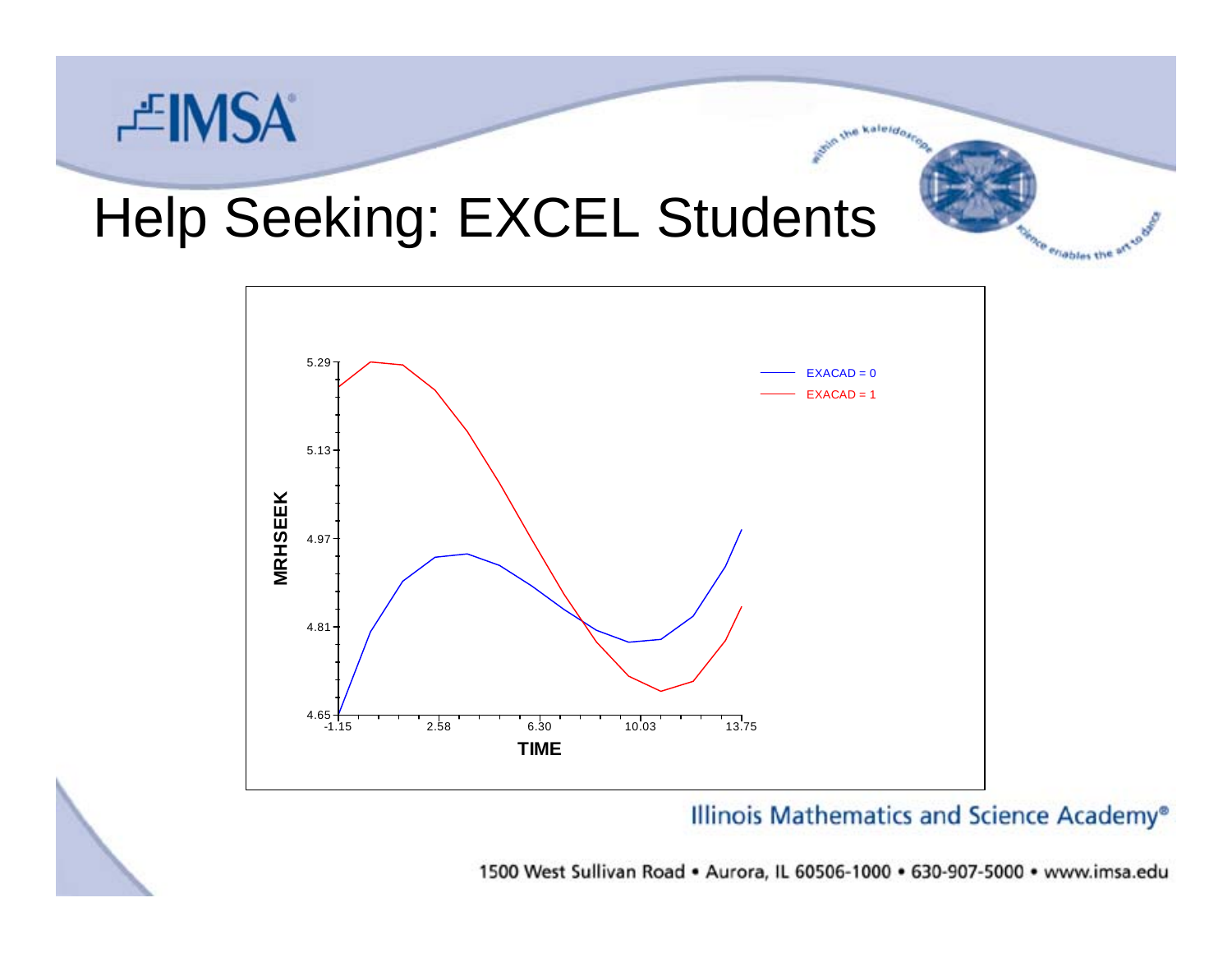### 芒IMSA Help Seeking: EXCEL/Female Interaction



Illinois Mathematics and Science Academy®

kaleido.

enables the art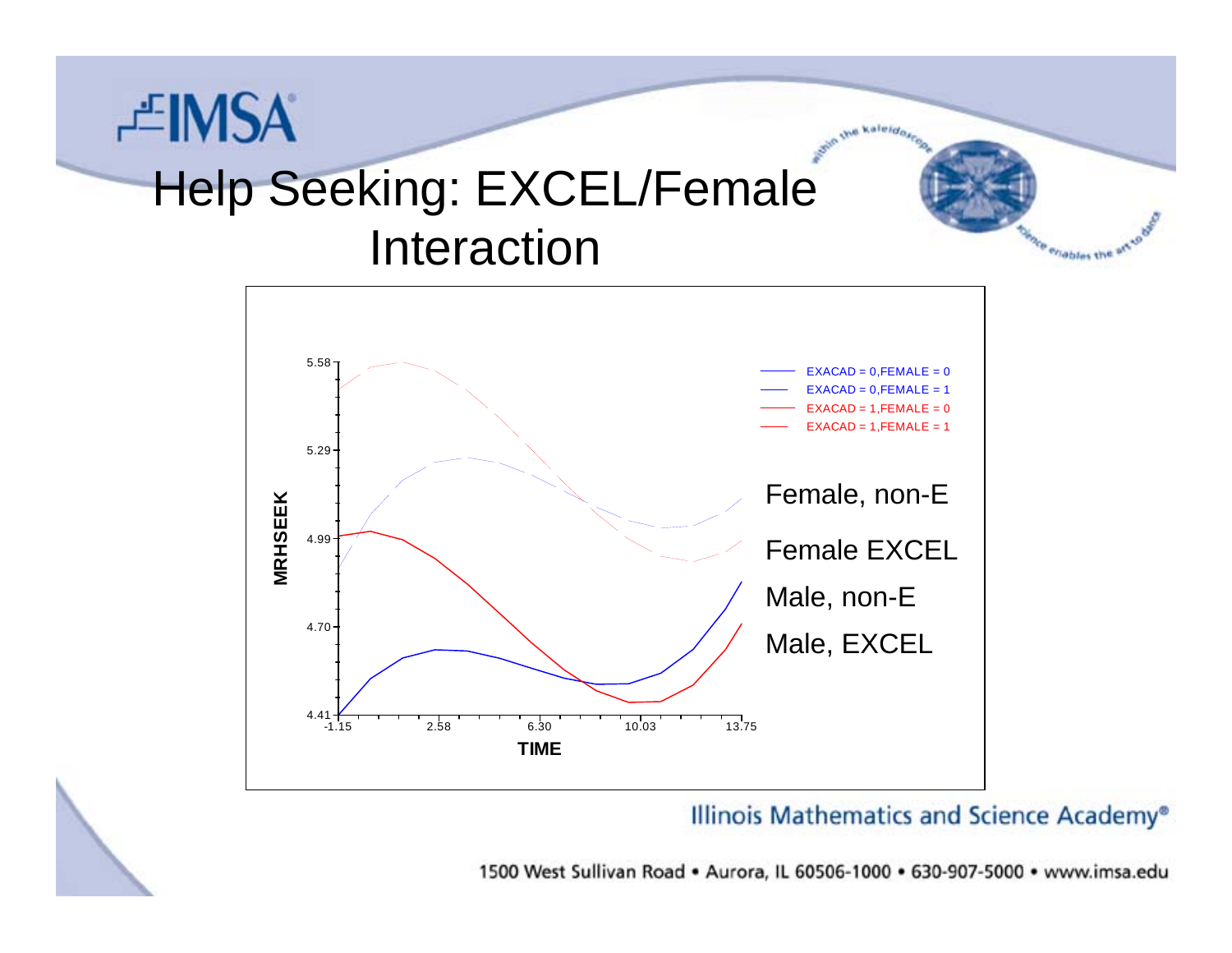### Peer Learning: African-American and Gender Interaction

上MSA



Illinois Mathematics and Science Academy®

enables the art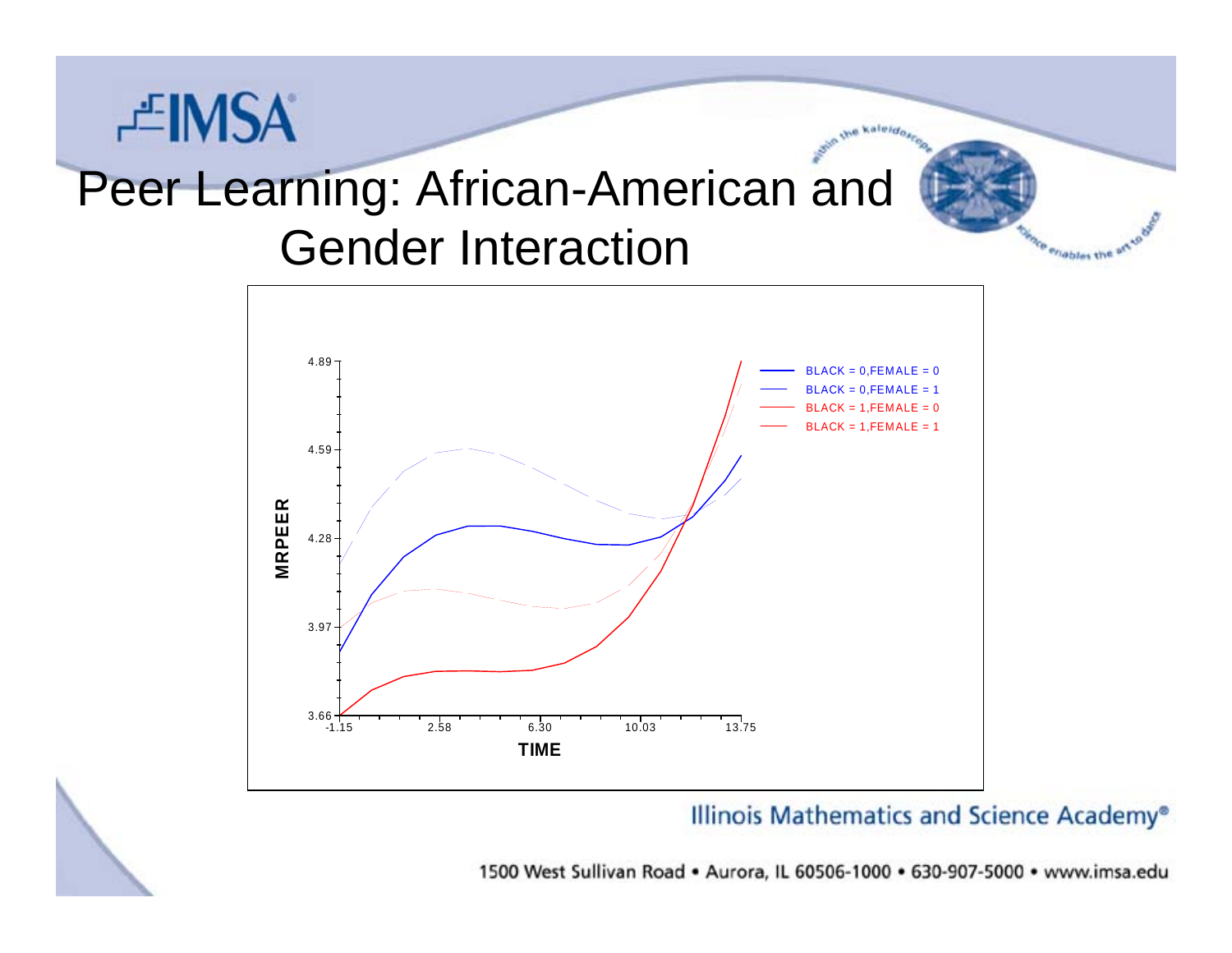

#### Peer Learning: EXCEL



Illinois Mathematics and Science Academy®

we kaleldos

ce enables the anse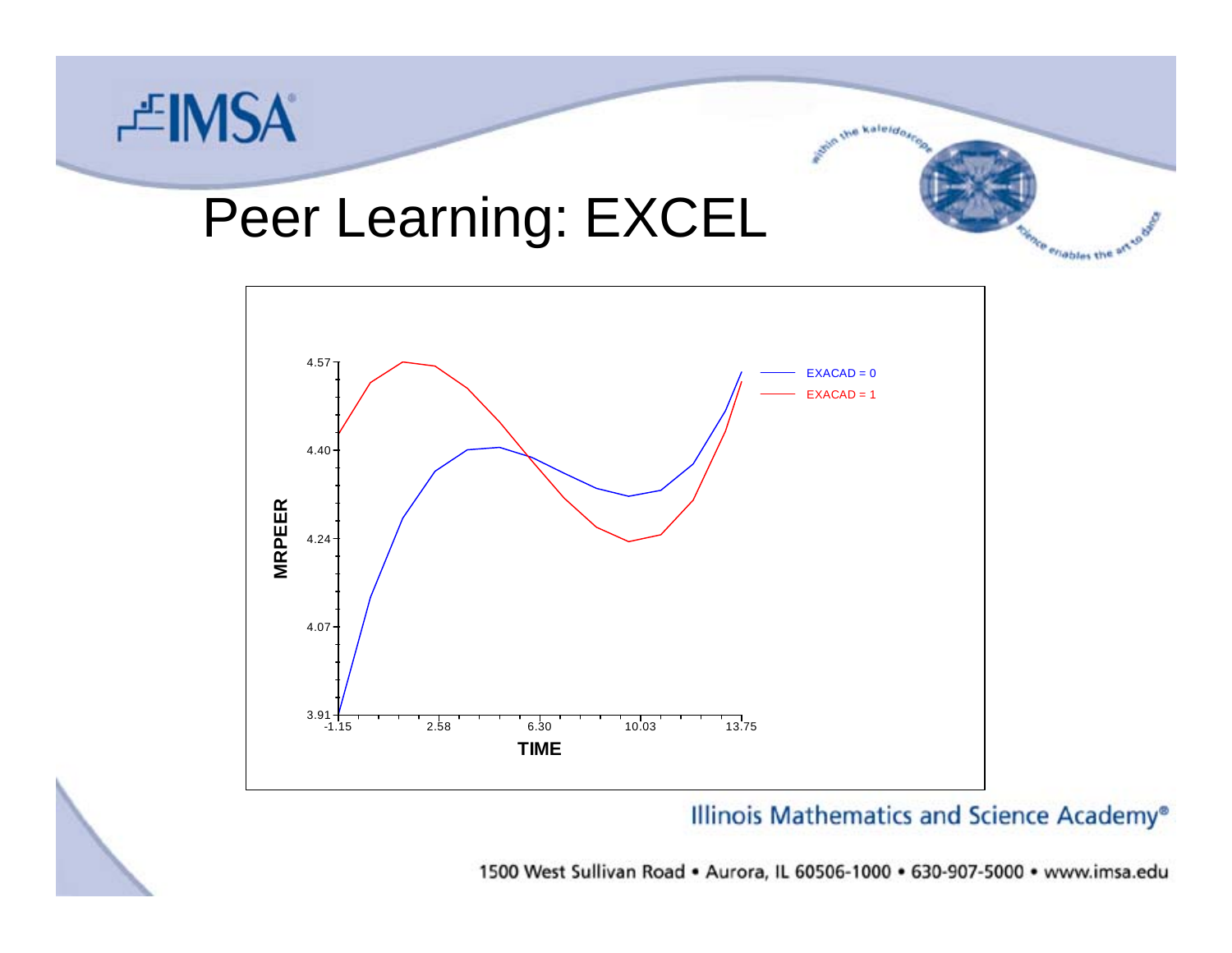### **EIMSA Other Models: School Background** Data



1500 West Sullivan Road . Aurora, IL 60506-1000 . 630-907-5000 . www.imsa.edu

Wiebles the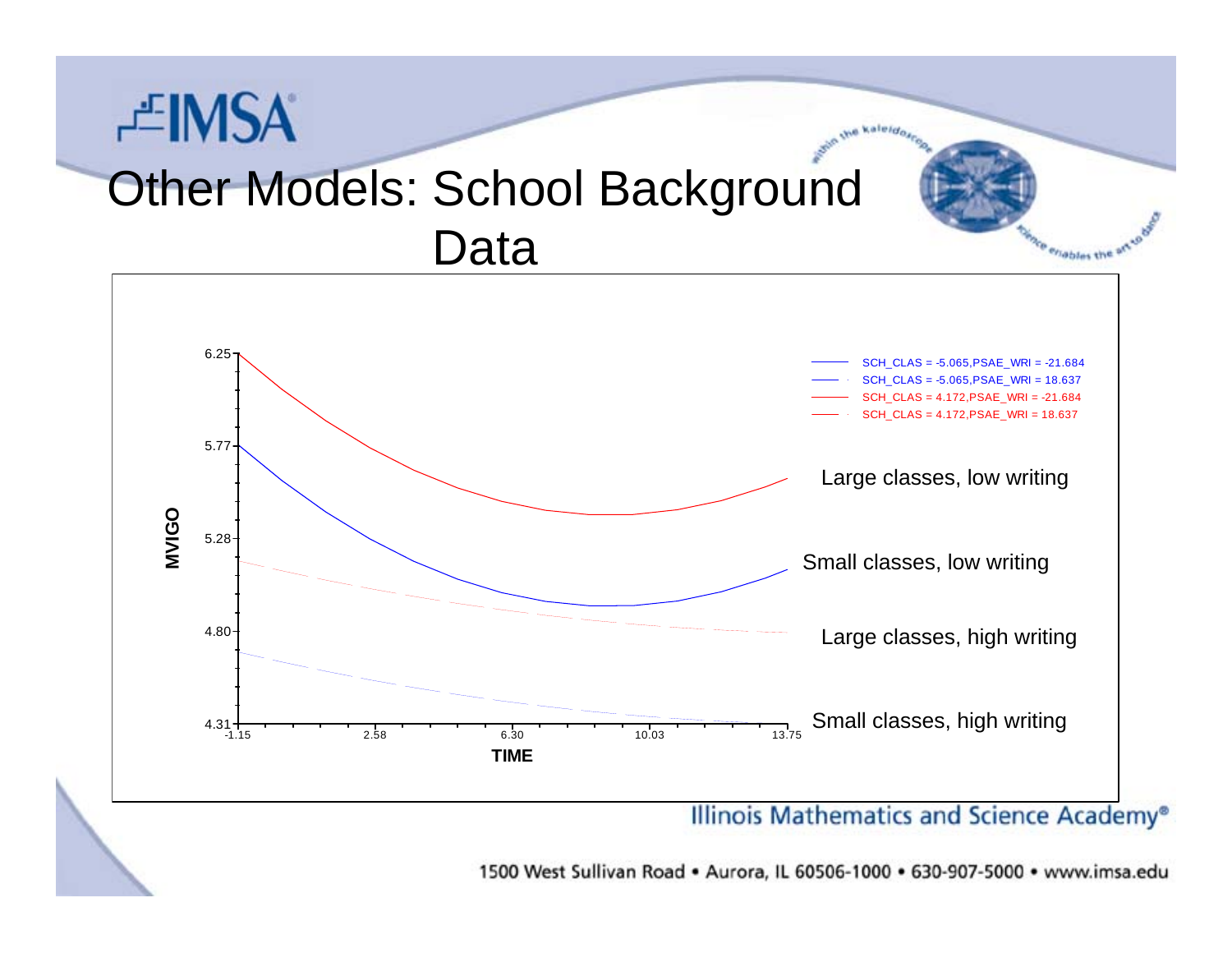

#### **Conclusions**

- a kale*ido*. Wiebles the
- Highly talented students at IMSA develop behaviors relating to the community that assist in their performance.
- Even in an optimized environment, group differences express themselves and have policy implications.
- Minds create and are created by their environment. Even an environment designed to be friendly to tSM needs be adaptive while being adapted to.

Illinois Mathematics and Science Academy®